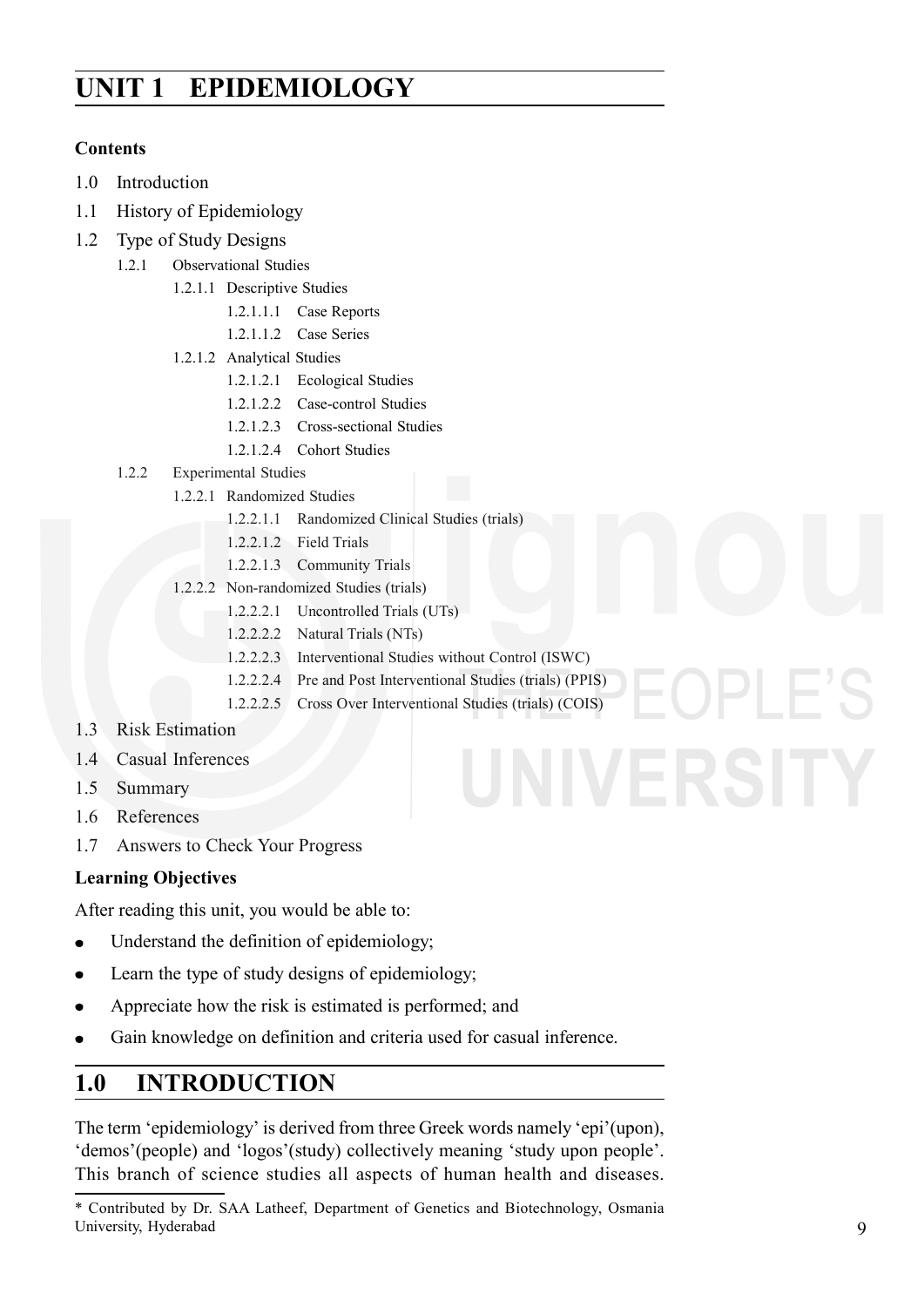Epidemiology is defined as "the study of the distribution and determinants of health- related states or events in specified populations, and the application of this study to the prevention and control of health problems."

|    | <b>Check Your Progress</b> |  |  |  |  |
|----|----------------------------|--|--|--|--|
| 1) | What is Epidemiology?      |  |  |  |  |
|    |                            |  |  |  |  |
|    |                            |  |  |  |  |
|    |                            |  |  |  |  |
|    |                            |  |  |  |  |
|    |                            |  |  |  |  |
|    |                            |  |  |  |  |

## **1.1 HISTORY OF EPIDEMIOLOGY**

History of epidemiology stretches from 400 B.C. to present day. In this Unit, an emphasis is given on Indian context. Historical milestones are described against each period/year.

| Period/year | <b>Milestone</b>                                                                                                                                                                                                                                                                                        |  |  |
|-------------|---------------------------------------------------------------------------------------------------------------------------------------------------------------------------------------------------------------------------------------------------------------------------------------------------------|--|--|
| 400 B.C.    | Hippocrates a Greek physician described the influence of<br>environment on diseases. Defined the words "epidemic" and<br>"endemic".                                                                                                                                                                     |  |  |
| 1334        | Clinical trial concept was proposed by Petrach.                                                                                                                                                                                                                                                         |  |  |
| 1543        | Girolamo Fracastoro, a physician from Italy proposed that<br>disease caused by live unseen small particles.                                                                                                                                                                                             |  |  |
| 1546        | Germ theory of disease was presented in the book titled "De<br>Contagiosis Morbis" authored by Gerolamo Fracastoro.                                                                                                                                                                                     |  |  |
| 1646        | Rene Descartes, A French scientist, proposed reductionism that<br>is studying one factor at a time and depending on the evidence<br>than imagination.                                                                                                                                                   |  |  |
| 1662        | Individual deaths and their causes in London were discussed.<br>by Johan Graunt in his book entitled "His Natural and Political<br>Observations Upon the Bills of Mortality". He also used<br>quantitative approach on the patterns of birth, death and disease<br>prevalence and proposed Life tables. |  |  |
| 1668        | Thomas Sydenham from England described the concept of<br>generic diseases.                                                                                                                                                                                                                              |  |  |
| 1675        | By developing microscope, Antonie von Leeuwenhoeck, a<br>Dutch scientist showed an evidence for germ theory of disease.                                                                                                                                                                                 |  |  |
| 1700        | Bernardino Ramazzini, an Italian physician wrote an account<br>on the occurrence of similar cases in workers sharing same<br>space in his book titled "De Morbis Artificum Diatriba".                                                                                                                   |  |  |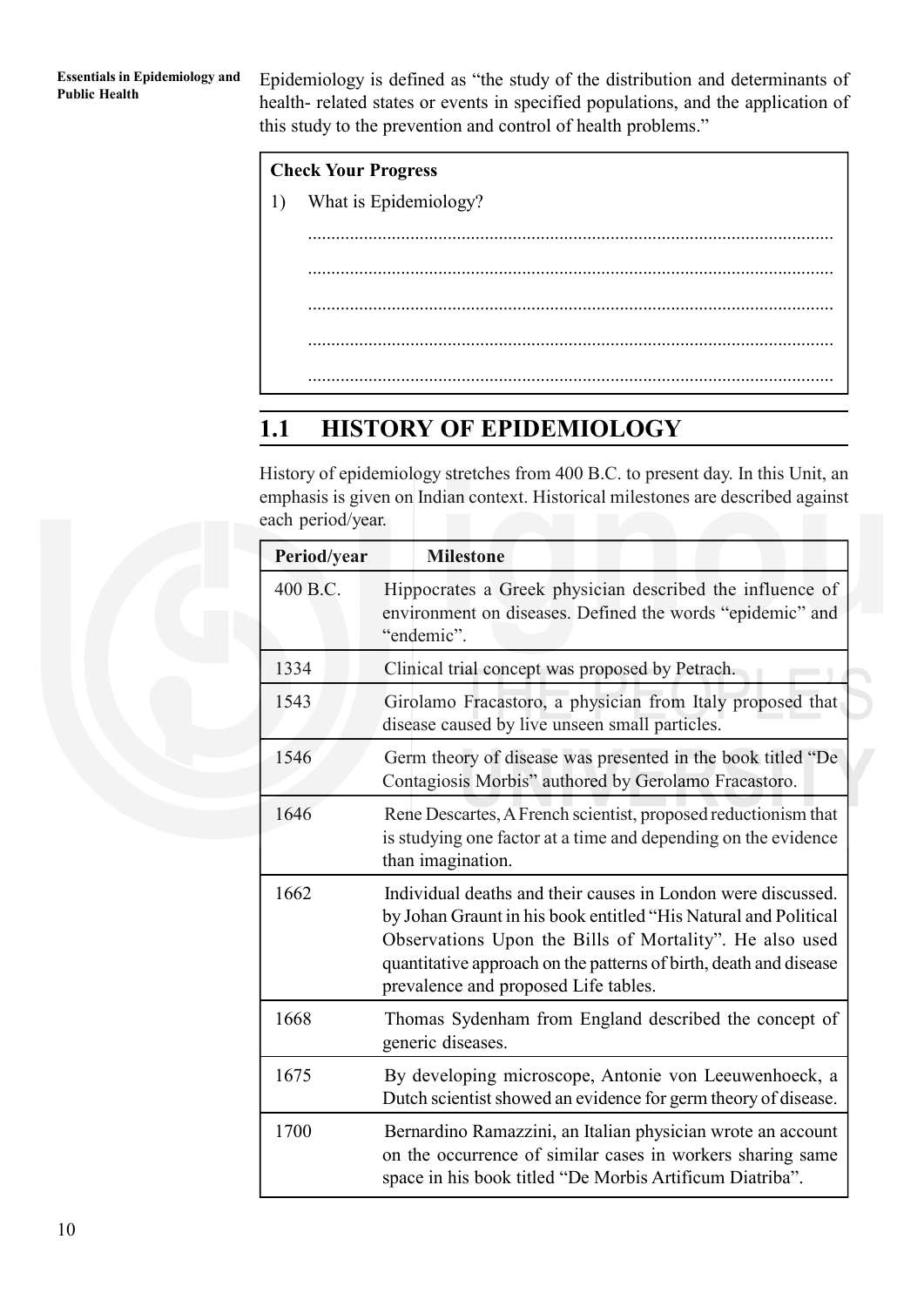| 1706-1777 | François Bossier de Lacroix first attempted to classify the<br>diseases.                                                                                                                                | Epidemiology |
|-----------|---------------------------------------------------------------------------------------------------------------------------------------------------------------------------------------------------------|--------------|
| 1707      | Pathological investigations of series of sudden deaths in the<br>city of Rome, Italy were delineated in the book entitled "De<br>Subitaneis Mortibus" authoured by Giovanni Maria Lancisi.              |              |
| 1713      | Bernardino Ramazzini reported higher rate of breast cancer<br>in nuns than married women.                                                                                                               |              |
| 1747      | James Lind a Scottish physician in first clinical trial proved<br>that consuming of citrus fruits cure the Scurvy disease.                                                                              |              |
| 1775      | A causal association of exposure to suit with higher incidence<br>of scrotal cancer was proposed by Percivall Pott, an English<br>surgeon.                                                              |              |
| 1780      | First dengue like illness was reported in India from Chennai.                                                                                                                                           |              |
| 1798      | Cow pox conferring protection on smallpox was proposed by<br>Edward Jenner, a physician from England.                                                                                                   |              |
| 1801      | Registration of deaths was introduced in England.                                                                                                                                                       |              |
| 1802      | Vaccination for smallpox was introduced in India.                                                                                                                                                       |              |
| 1838      | William Farr initiated the national system of death causes in<br>England.                                                                                                                               |              |
| 1842      | Report on the Sanitary conditions of the Labouring population<br>of Great Britain authored by Edwin Chadwik was published.                                                                              |              |
| 1842      | Massachusetts system for registration of births, deaths and<br>marriages were introduced in Massachusetts, United States.                                                                               |              |
| 1847      | Ignaz Philipp Semmelweis, a Hungarian physician, proved that<br>using of disinfected hands while treating pregnant women in<br>obstetric clinics will prevent the occurrence of Puerparel fever.        |              |
| 1850      | Report of Sanitary Commission of the State of Massachusetts<br>was published by Lemuel Shattuck in United States 1853 John<br>Snow, an English physician presented a paper on communicable<br>diseases. |              |
| 1854      | John Snow reported source of Cholera outbreak in London.                                                                                                                                                |              |
| 1893      | First International Classification of diseases was adopted by<br>International statistical institute.                                                                                                   |              |
| 1894      | Yersina Pestis was discovered by Alexander Yersin, a Swiss/<br>French bacteriologist.                                                                                                                   |              |
| 1897      | First vaccine in India was developed for plague by<br>Dr. Waldemar Mordecai Haffkine.                                                                                                                   |              |
| 1911      | Indian Council of Medical Research was established.                                                                                                                                                     |              |
| 1915      | Application of Iodized salt for eradication of goitre was<br>proposed in Switzerland.                                                                                                                   |              |

# OPLE'S RSITY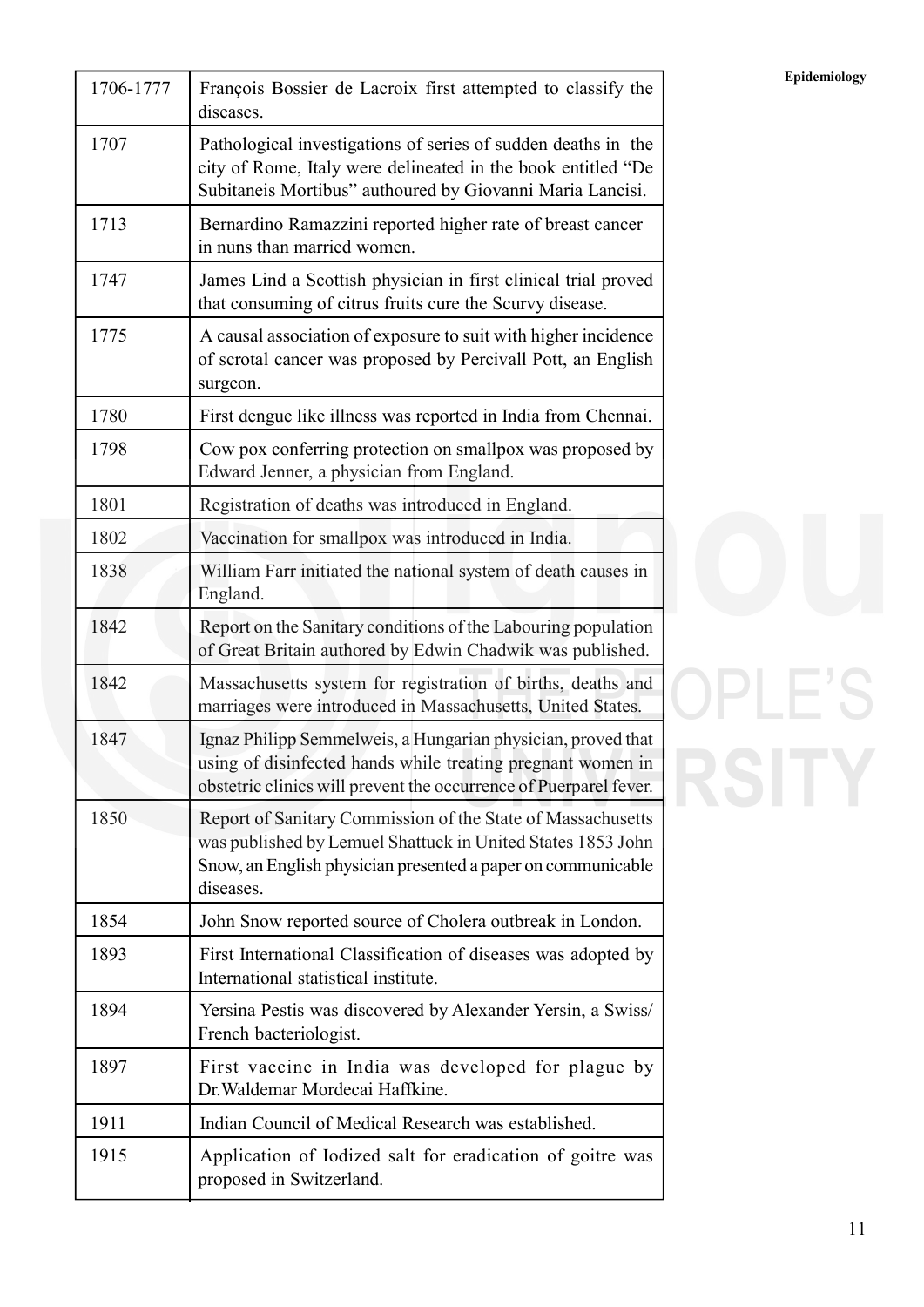| <b>Essentials in Epidemiology and</b><br><b>Public Health</b> | 1924      | Iodine salt was introduced at community level in several<br>countries                                                                                                                                                             |
|---------------------------------------------------------------|-----------|-----------------------------------------------------------------------------------------------------------------------------------------------------------------------------------------------------------------------------------|
|                                                               | 1939      | AB Hill in England published a textbook entitled "Principles<br>of Medical Statistics".                                                                                                                                           |
|                                                               | 1948      | World Health Organization was established.                                                                                                                                                                                        |
|                                                               | 1948      | Framingham heart study was initiated in Framingham,<br>Massachusetts, United States with a cohort of 5209 men and<br>women aged 30-62 years to identify risk factors for<br>cardiovascular diseases.                              |
|                                                               | 1950      | Three case control studies on association of smoking and lung<br>cancers were published by Morton L. Levin and co-workers,<br>Ernest Ludwig Wynder and Evarts Ambrose Graham and<br>Richard Shaboe Doll and Austin Bradford Hill. |
|                                                               | 1950      | Methyl mercury poisoning of fish known as Minamata Disease<br>was reported in Japan.                                                                                                                                              |
|                                                               | 1950      | Dengue was first discovered in Philippines and Thailand.                                                                                                                                                                          |
|                                                               | 1951      | British Doctors Cohort study was initiated by Richard Doll<br>and Austin Broad Ford-Hill in England.                                                                                                                              |
|                                                               | 1952      | Zika virus disease in humans was first reported in Uganda and<br>United Republic of Tanzania.                                                                                                                                     |
|                                                               | 1952      | Primary Health Centres were started in India.                                                                                                                                                                                     |
|                                                               | 1953      | United States Veteran's study on a cohort of 220000 males<br>was commissioned by Harold Dorn.                                                                                                                                     |
|                                                               | 1953      | National malaria control programme was started in India.                                                                                                                                                                          |
|                                                               | 1954      | E.Culer Hammond and Daniel Horner initiated a study on the<br>relationship of smoking and lung cancer in New York.                                                                                                                |
|                                                               | 1954      | Salk vaccine trial was initiated in United States to test the<br>efficacy of Salk's killed virus to prevent poliomyeolitis.                                                                                                       |
|                                                               | 1955      | National Leprosy Control Programme was launched in India.                                                                                                                                                                         |
|                                                               | 1957      | Jerry Morris, a Scottish epidemiologist published first textbook<br>on Non-communicable disease epidemiology textbook entitled<br>"Uses of Epidemiology".                                                                         |
|                                                               | 1957      | Ancel Keys initiated Seven Countries Study to study the<br>relationship of diet and coronary artery disease.                                                                                                                      |
|                                                               | 1962      | National Tuberculosis Control Programme was initiated in<br>India.                                                                                                                                                                |
|                                                               | 1963-1964 | First clinically proved dengue case was reported in Kolkata,<br>India.                                                                                                                                                            |
|                                                               | 1964      | United States Surgeon General's report on smoking and health<br>was submitted.                                                                                                                                                    |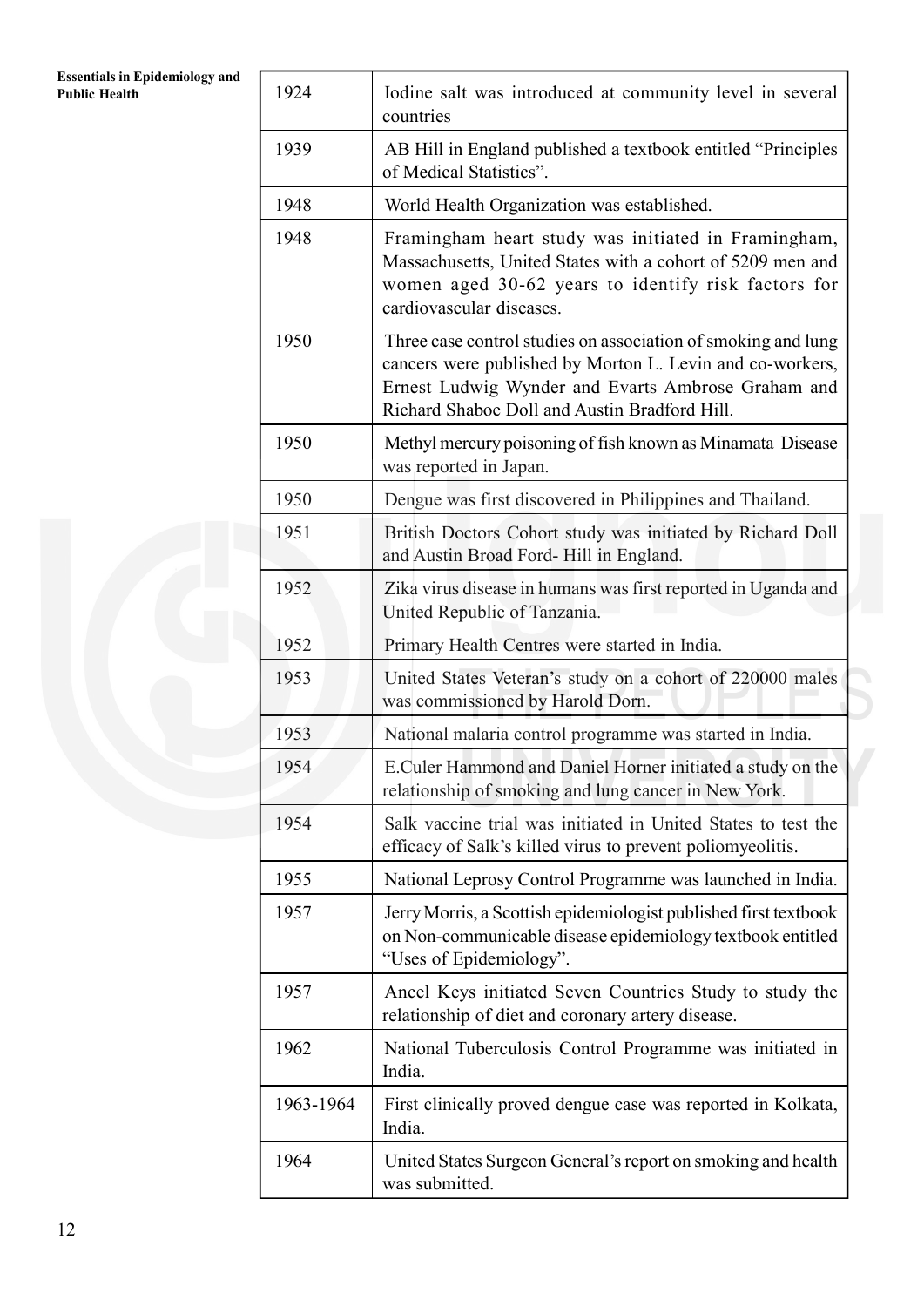| 1965    | A. Bradford-Hill in England proposed nine points to establish<br>the casual association of disease.          | Epidemiology |
|---------|--------------------------------------------------------------------------------------------------------------|--------------|
| 1966    | The last human plague case was reported in India.                                                            |              |
| 1975    | Eradication of smallpox was announced in India.                                                              |              |
| 1976    | Ebola virus disease was reported in Sudan and Democratic<br>Republic of Congo.                               |              |
| 1980    | Eradication of smallpox was announced by World Health<br>Organization.                                       |              |
| 1981    | First case of human immune deficiency was reported in United<br>States.                                      |              |
| 1983    | First National Health Policy was proposed in India.                                                          |              |
| 1984    | Guinea worm eradication programme was initiated in India.                                                    |              |
| 1985    | Universal Immunization Programme was started in India.                                                       |              |
| 1986    | HIV case first reported in India.                                                                            |              |
| 1992    | Centre for disease control and prevention, United States was<br>Established.                                 |              |
| 1992-93 | First national health family survey was conducted in India.                                                  |              |
| 1993    | Revised national tuberculosis control programme was launched<br>in India.                                    |              |
| 1997    | National polio surveillance programme was initiated in India.                                                |              |
| 1999    | National Institute of Epidemiology was established in India.                                                 |              |
| 2002    | Severe acute respiratory syndrome was reported in two patients<br>in South China.                            |              |
| 2002    | Second National Health Policy was proposed in India.                                                         |              |
| 2005    | National Rural Health Mission was initiated in India.                                                        |              |
| 2010    | National programme on prevention and control of cancer,<br>diabetes, CVD and stroke were initiated in India. |              |
| 2017    | Third National Health Policy was presented in India.                                                         |              |
| 2017    | First outbreak of Zika virus disease reported in India from<br>Gujarat and second outbreak in Tamil Nadu.    |              |
| 2018    | International classification diseases version 11 was released.                                               |              |
| 2018    | Ayushman Bharat, a national health protection scheme was<br>launched.                                        |              |
| 2019    | SARS Corona virus-2 discovered in Wuhan of Hubei<br>Province.                                                |              |

# **OPLE'S** RSITY

# **1.2 TYPE OF STUDY DESIGNS**

Epidemiological study designs can be broadly divided into two categories namely, Observational studies and Experimental studies.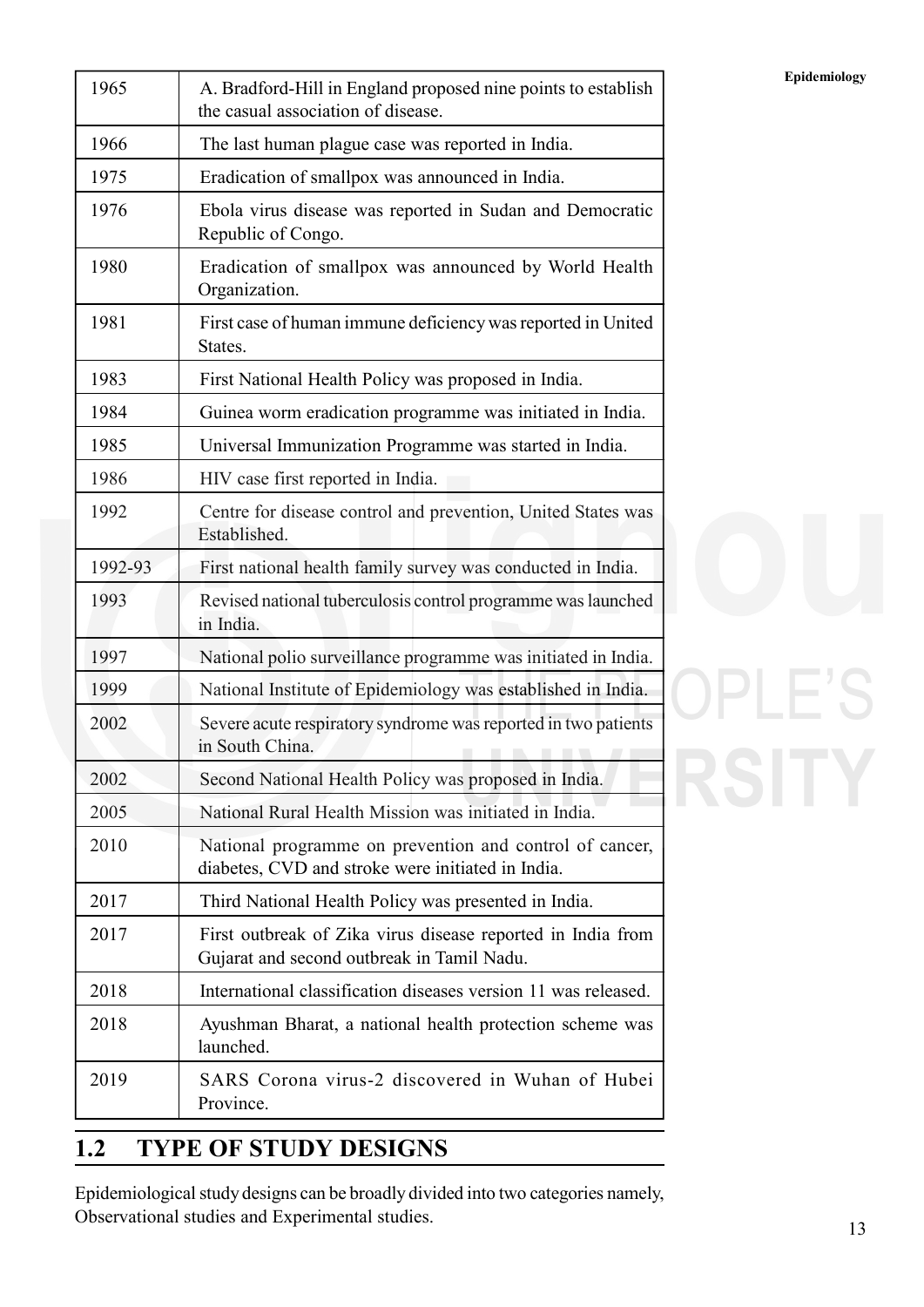#### **Essentials in Epidemiology and Public Health**

#### **1.2.1 Observational Studies**

In observational studies, frequency and distribution of diseases or deaths are reported by time (year/month/week/day/hour/season), place (country/urban-rural/ institutions/hospitals/old age homes/ schools) and demographic characteristics (age/sex/income/education/occupation/marital status, religion/caste). Observational studies are categorised into two types  $-$  (i) Descriptive and (ii) Analytical studies. In descriptive studies, only description about the disease (case reports/case series) is made whereas in analytical studies (ecological/case-control/ cross-sectional/cohort) relationship of variables (causative factors) with diseases is described.

#### **1.2.1.1 Descriptive Studies**

Descriptive studies are again of two types, case reports and case series.

#### **1.2.1.1.1 Case Reports**

In case reports, cases with unusual symptoms, signs and characteristics or death observed during clinical practice are reported by the clinician's presentations which are helpful to define new clinical disease/entity. These case reports are useful in clinical practice, formulating hypothesis and explore in epidemiological studies. Example: coagulopathy in patient with renal failure.

#### **1.2.1.1.2 Case Series**

When new clinical entities/new cases or deaths with common characteristics. symptoms or signs are compiled by single or group of clinicians they can be called case series. They are useful for definition of new cases, to understand the spectrum of symptoms and signs, when followed till the death of patients which are useful to investigate the natural history of disease. The data are usually collected from clinicians and sometimes from populations in case of sudden deaths within a defined geographical area. Data of case series can be used to know the distribution of disease by place, time, religion, ethnicity, season and socio-economic status. Acquired immune deficiency syndrome is defined as new disease after publication of case series of young men contracted with *pneumocystis carinii pneumonia* and *Kaposi's sarcoma*. Case series data can be used to formulate hypothesis, easy to collect, cost effective and quickly available. Case-series data cannot be used to calculate rates of disease as no denominator is available, involve no comparison group, suffer from sampling variation and recruit only selective cases. Example case series on symmetrical acrokeratoderma (dermatosis).

#### **1.2.1.2 Analytical Studies**

Analytical studies are of four types**:**

#### **1.2.1.2.1 Ecological Studies**

In this type of studies, association between disease/outcome frequency and the level of exposure in groups of within or between populations is studied. Population not the individual is the unit in this kind of study. Grouping can be done based on the place (birthplace/residence/factory/school), socio-economic status, time or by mixing place and time. Ecological studies are used for generation of hypothesis.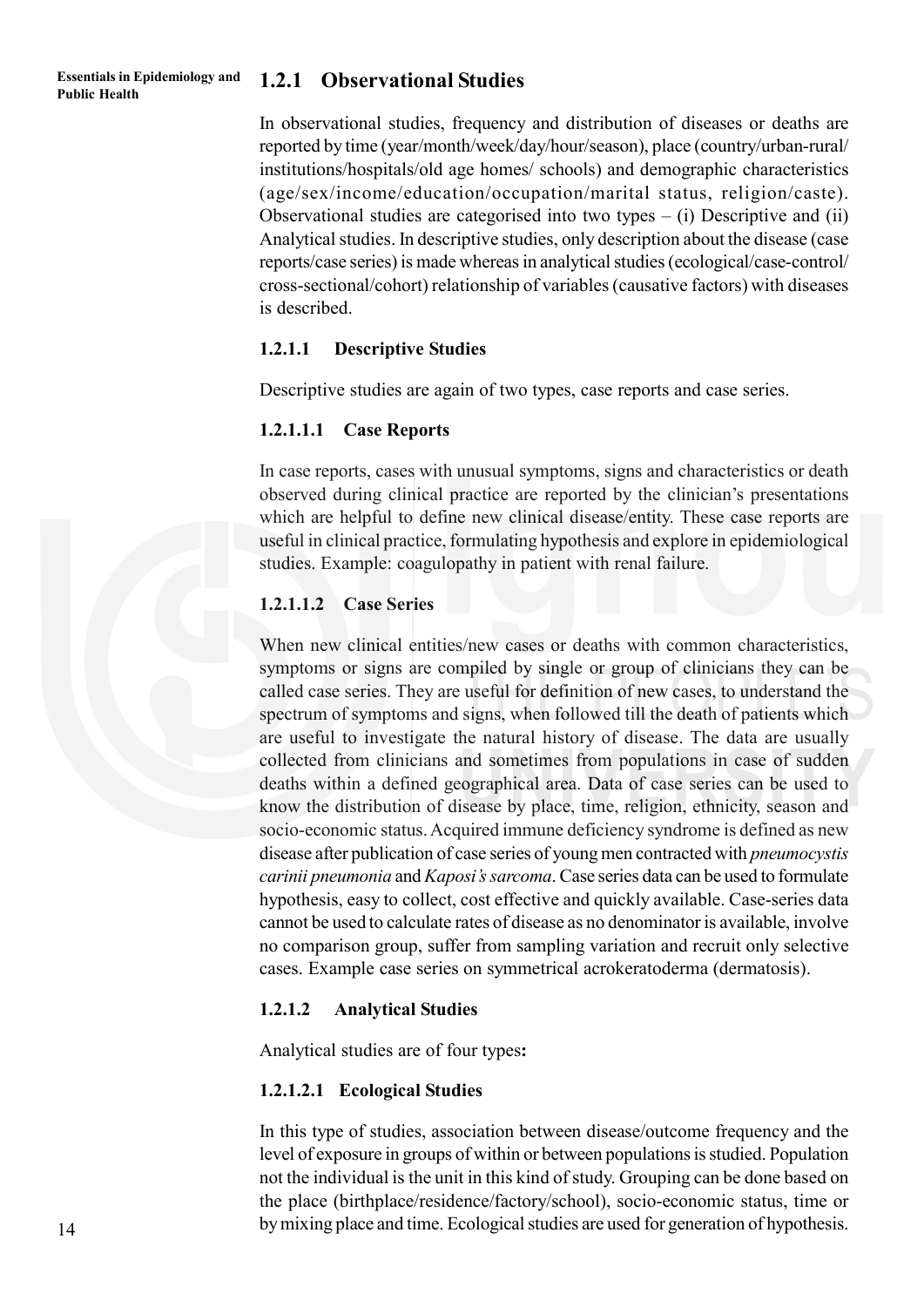Data from public/private sources, registries/death certifying organizations and **Epidemiology** earlier surveys can be used. For example, in this type of study, investigating the incidence of cancer in different countries can obtain the details on age distribution and disease status from census data and tumour registries. Example: spatial spread of leprosy in India.

#### **1.2.1.2.2 Case-control Studies**

These studies investigate the aetiology of disease, suitable for studying rare and longer duration of (chronic) diseases, cost effective, require less number of subjects, easy to perform, no risk is done to subjects, multiple risk factors can be studied at the same time, no dropout of subjects is observed, has minimal ethical problems and can be completed within short duration. The unit of study is individual. Newly diagnosed cases are compared with subjects without disease. Exposure to potential risk factors in both cases and controls is evaluated by examining case sheets/enquiry of patients or patient relatives/controls or by performing biochemical tests. These studies are called retrospective (as the study deals backwards from outcome/disease to cause) and prospective (if the data collection is still in progress).

Cases are recruited from hospitals/patient registries/cross sectional study/caseseries/cohort study. Controls are drawn from same geographic area/spouses/ friends, from same office/factory/institute or patients diagnosed with other disease from same hospital. Cases and control can be matched for age, sex, and ethnicity, social class (income, education and occupation) to reduce selection bias. The association between exposure (causative agent/risk factor) and disease/outcome is evaluated by Odds ratio. Demerits of case-control are difficulty in finding suitable controls, subjects may not be representative of population, prevalence/ incidence or attributable risk cannot be estimated, efficacy of therapeutics cannot be evaluated, not possible to distinguish between causative or accompanying factors, suffers from confounding(due not mismatching of subjects), recall (cases more likely recall the presence of events), selection (subjects not recruited as per standard criteria), Berkesonian (recruitment of subjects from sub population than general population) and interviewer bias. Example: Utility of anthropometric traits and indices in case-control study.

#### **1.2.1.2.3 Cross-sectional Studies**

In these studies, both exposure and outcome (disease) are investigated at the same time. No temporal associations between exposure (risk factors) and outcome can be explained. The unit of the study is individual. These studies are useful for investigating chronic diseases and fixed exposures such age, gender, ethnicity and genotype, to study multiple risk factors simultaneously. These studies are easy to conduct, give inputs on burden of disease which can be used for planning health infrastructure, allocating resources and manpower. It is inexpensive and can be completed within a short period of time. If cross sectional study is repeated on the same population it can serve as cohort study and if repeated on independent sample, it is useful to investigate the trends of the disease. For variable exposure, data on past and present exposures are recorded.

The target population is studied using representative population and the results are extrapolated to this population. These studies are also called prevalence

15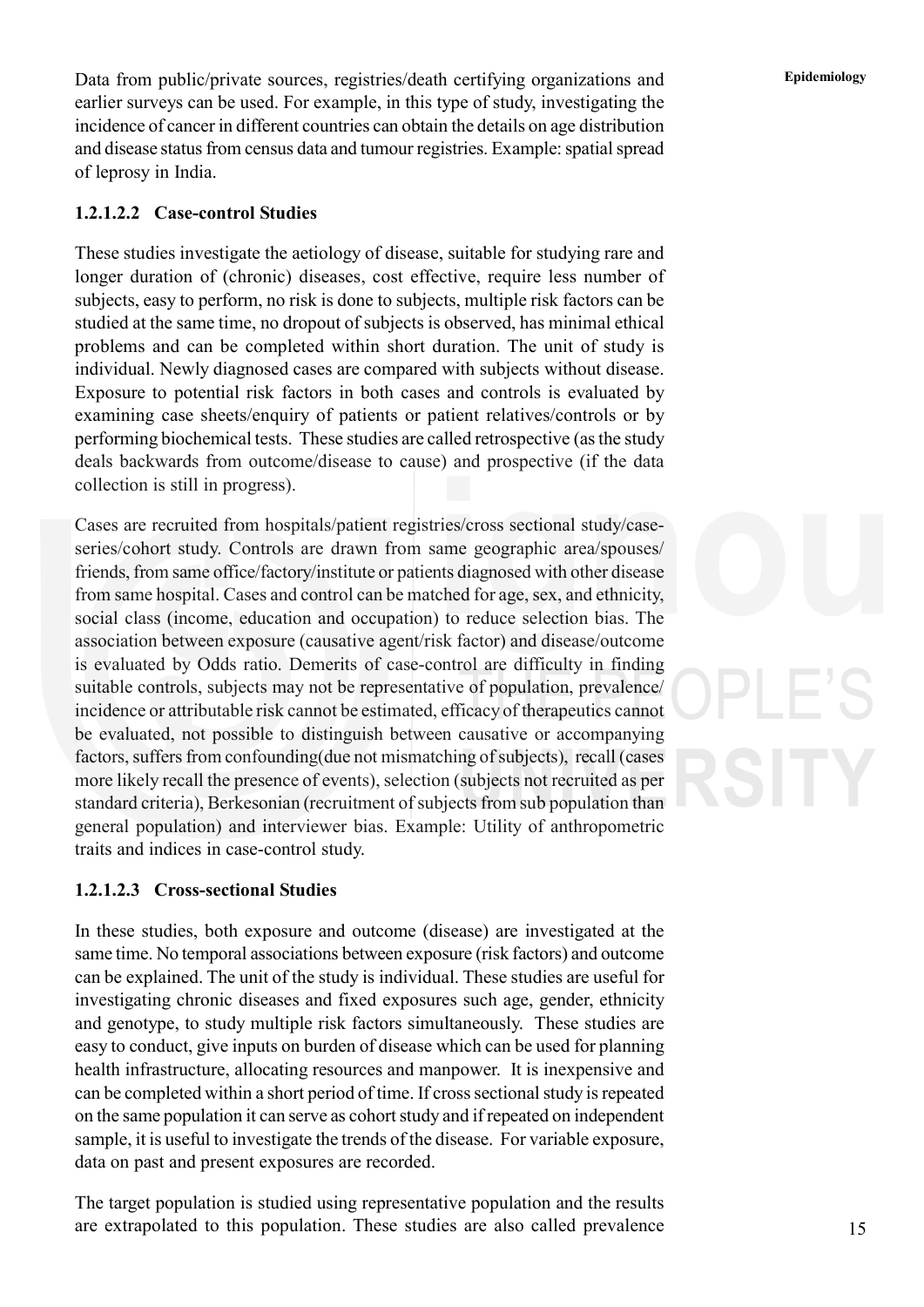**Essentials in Epidemiology and** studies. If prevalence is standardized using the data of standard populations, the Public Health<br> **Public Health** standard populations, the comparison of the standard populations. Dath dise prevalence can be compared with other populations. Both disease and determinants can be studied in this type of studies. To avoid sample bias, random sampling techniques are used such as simple, systematic, clustered, stratified, multistage and mixed. The denominator is usually the population at risk or total population studied. Prevalence is presented a per cent or per 1000 subjects. Prevalence studies are of three types depending on the time involved. They are point, period and lifetime prevalence.

> Prevalence studies are not suitable for studying the natural history of disease and to estimate the incidence. Subjects deceased or with severe disease are missed out in these studies. It is not possible to distinguish whether risk factor or exposure precedes the outcome/disease or exposure is resulted from the outcome. If investigator fail to gain the confidence of subjects which results in high nonresponse rate resulting leading to selection bias. This type of study design is not suitable for rare diseases. A statistical technique called Logistic regression analysis can be used to find the association between risk factors and disease. Example: Prevalence of coronary artery disease and coronary risk factors in Tirupati urban population.

#### **1.2.1.2.4 Cohort Studies**

These studies are called incidence/longitudinal studies. Cohort means group of population. Groups can be formed based on the date of birth (birth cohort), date of marriage (marriage cohort), decade (decade cohort), occupation (doctors/ lawyers/engineers/teachers), city population (Example: Delhi) etc. Subjects of cohorts have common characteristics/experience/condition. A group is assigned for the study, and exposed and non-exposed cohorts within the same group are identified and followed for particular period. If exposure is rare, this cohort is compared with external cohort matching all characteristics except exposure. Same cohort can be divided into subgroups based on level of exposure and outcome. Diagnostic criteria for outcome of interest are decided at the beginning of the study. Baseline data is collected from cross sectional studies, census and birth registries. Data on exposure are collected by conducting interviews, contacting subjects on mobile/through e-mail, examination of case sheets, conducting of diagnostic tests and environmental surveys such as air or water quality. Subjects with disease are excluded from this study. Both exposed and non-exposed cohort subjects are evaluated periodically on clinical status, performing diagnostic tests, reviewing cash sheets and visiting the subjects for examining the end points (outcome/disease/death) of study. Presence of outcome/disease/death is compared between exposed and non-exposed cohorts. Incidence rates, relative risk (measure of evaluating the strength of association between exposure and outcome), attributable risk (what extent disease is due to exposure) and population attributable risk (suggest to what extent disease is reduced if the exposure is eliminated) are determined and compared between both cohorts. Cohort studies are of three types namely prospective (outcome occur after initiation of the study), retrospective (outcome occurred before the initiation of the study) and mixed (outcome occurred before the initiation of study which is further assessed prospectively). If the newly identified cases in the cohort study if compared with control of the same cohort, it is called nested case-control study. Example for Prospective cohort study of overweight and obesity in rural population of West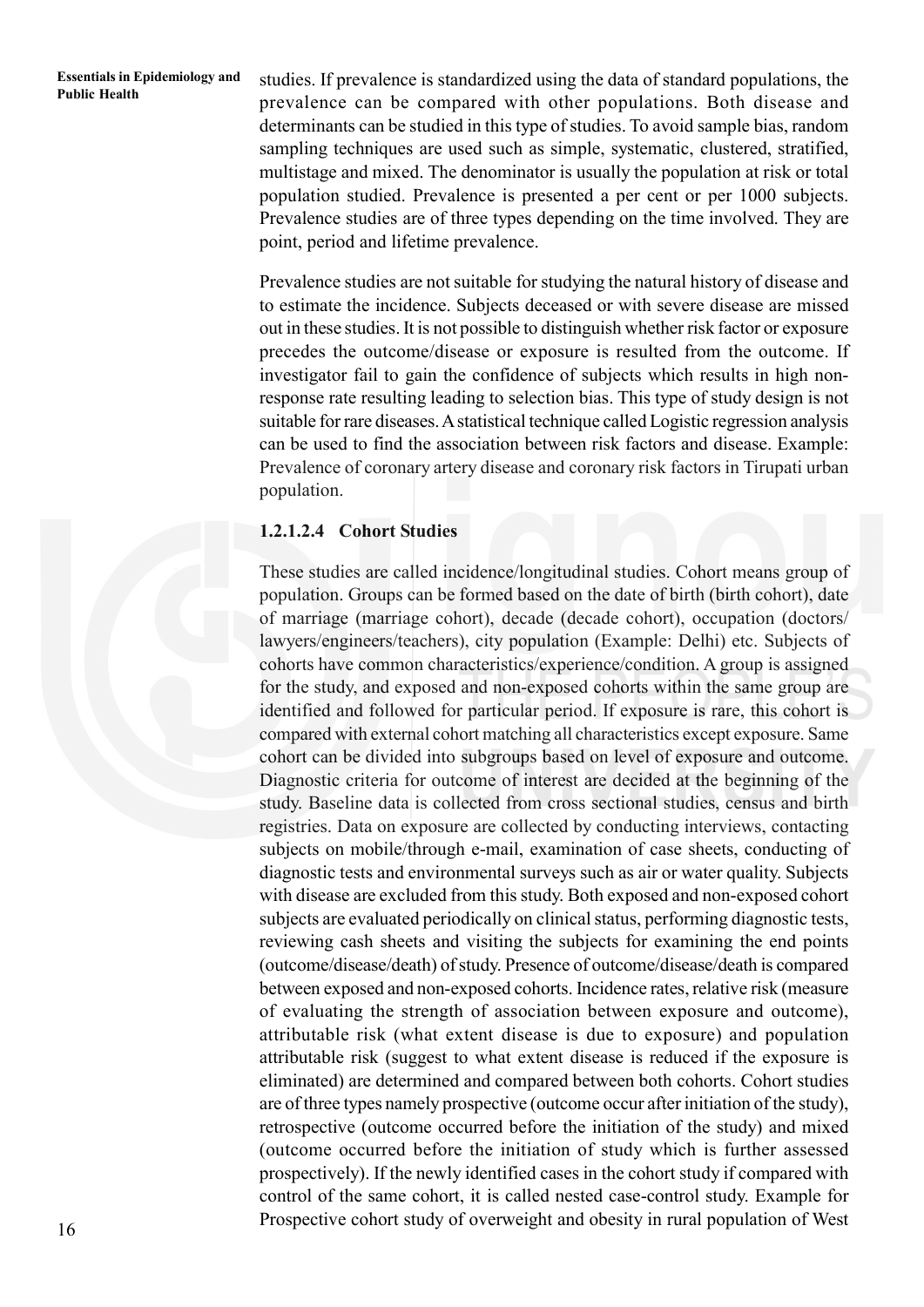Bengal, India and for retrospective cohort study example is maternal and neonatal **Epidemiology** outcome of gestational diabetes in the subjects of Kerala; Mixed cohort study example is retrospective and prospective cohort study on HIV sero status and incident pneumonia.

#### **1.2.2 Experimental Studies**

The experimental type of study designs is employed to find the aetiology of disease, to evaluate the effect of interventions/services and to investigate the cost and benefit analysis of the interventions. Hypotheses are tested using experimental studies. They are broadly divided into randomized or nonrandomized studies.

#### **1.2.2.1 Randomized Studies**

Randomized studies are classified into randomized clinical trials, field trials and community trials.

#### **1.2.2.1.1 Randomized Clinical Studies (Trials)**

In randomized clinical trials, efficacy of medications/new treatments/new devices are investigated. This kind of study design is useful to study the effect of single intervention on multiple outcomes. Randomized clinical trials are performed in hospitals or contract research organizations. Subjects are randomized into treatment or control groups. This randomized can be done using simple (computer generated random numbers, random number tables, flipping coin, throwing dice and schuffling deck of cards), block, stratified, covariate adaptive randomization procedures and online software tools (Suresh, 2011). Randomization reduces the selection bias and ensures that both arms of subjects are equal and comparable except the intervention which causes difference in the outcome. To avoid subject's variation (subjects if knew that change is occurring because of treatment they receive would report favourably on the treatment to the investigator) and investigator bias (if investigator knows who is receiving what type of treatment may give the report on treatment outcome positively), *blinding* is done. Blinding is done in three ways i.e. single (patients not aware of treatment group he/she belongs), double (both patient and investigator not aware of the treatment group) and triple (patient, investigator and external evaluator are not aware of the treatment group). If no standard treatment is available before planning the interventional trial, placebo group is included. Placebo group receive biologically and therapeutically inert material, but they have only psychological satisfaction of receiving treatment. Randomized clinical trials are done in four phases. In Phase I trial, the tolerated dose is identified in either healthy subjects or patients; in phase II, the mechanism of action of drug, absorption, diffusion, metabolism and excretion details of drug are studied in small group patients; in phase III, the efficacy of drug in large number of patients is investigated and in the phase IV, adverse effects of drug after the release of drug in the market are evaluated (Umscheid et al. 2011). RCT meets the requirement of protocol agreed at the time clearance of ethics committee. RCT is performed when there is no information on the intervention intended for the study. RCT requires that subjects enrolled in the study are not deprived of standard treatment and the planned interventions should be best in the light of the present knowledge. At the end of

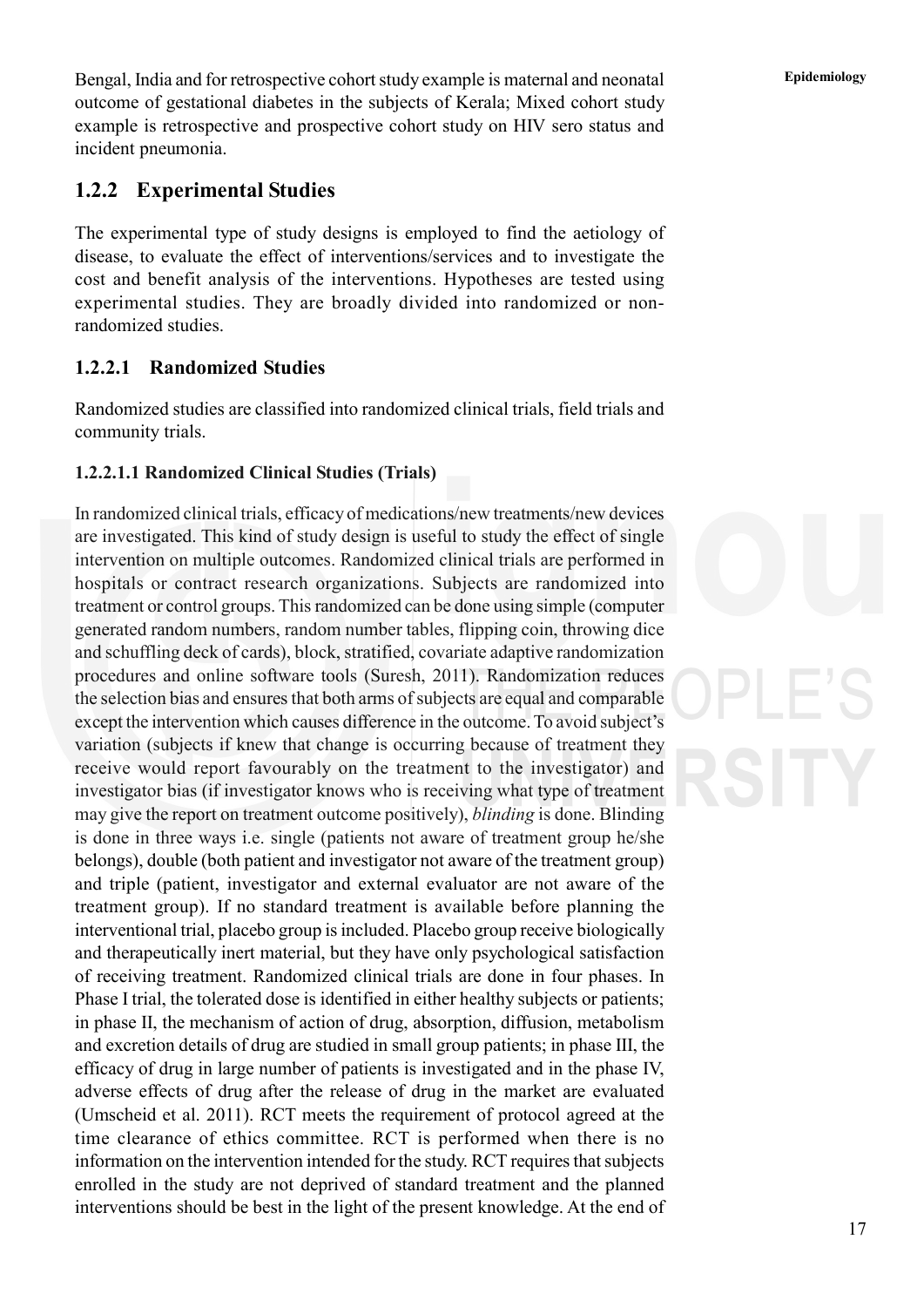**Public Health** RCT, clinical endpoints such as death, decrease in the risk /improvement in clinical Public Health condition and possible adverse effects are evaluated after completion of the trial. Incidence of outcome is calculated; incidence rate is compared using relative risk and attributable risk between treated and control subjects. Statistical tools such as linear regression for continuous variables, logistic regression for dichotomous outcomes, poission regression for number of events and cox regression for survival analysis are used. RCT can be employed in evaluating the efficiency of health services. For example, in Burlington trial it was showed that nurses and paramedical staff can perform the health care delivery duties on par with physicians (Sackett et al.1974) and impact of training on informal health care providers in correct case management in rural areas of west Bengal is an example in Indian context.

> Demerits of RCT includes ethical constraints, cost intensive, require adequate sample size, inference drawn in select population may not be generalised to the general population. These studies are useful to gain understanding on the cause and effect only, not useful for studying disease mechanisms leading to improvement in clinical condition/decrease in the risk, multiple observers are needed, risk of dropout of subjects may happen due to the death, change of residence/job and loss of interest to continue in the study, only single factor can be studied at a time, subjects may not be representative of the reference population, suffers from information bias (result from the way information is collected), volunteer bias (resulting from eligibility criteria and subjective judgments of investigator) and employ surrogate than primary endpoints to enhance efficiency of the study resulting in false negative results.

#### **1.2.2.1.2 Field Trials**

This type of trials is conducted in the field i.e. general population and involves healthy subjects or groups. Effect of intervention on the multiple outcomes can be studied in this study design. Randomization is ideal choice but in practice implementing it in the field trials (FTs) is challenging. In FTs, risk factor/exposure or procedures is modified or terminated or stopped to reduce the risk of developing disease. Examples for these trials include vaccine/smoking cessation/chemo prophylactic trials. FTs are used for investigating the common or serious diseases. If the disease is rare then high risk groups are involved. FTs are cost intensive, require large number of subjects and longer period of follow-up. Example: Effect of home-based neonatal care and management of sepsis on neonatal mortality in rural areas of Gadchiroli district, Maharashtra.

#### **1.2.2.1.3 Community Trials**

The unit of these trials are communities. In the selected communities, some communities are assigned to exposure and others not. Community trials (CTs) are done for diseases which are influenced by socio-economic status such coronary artery disease (CAD). A risk factor/exposure or behaviour is interrupted in those who have it to prevent the development of the disease. CTs investigate single or multiple risk factors. Example: community trial on prevention and reduction oral diseases among children done in Chandigarh and Cuttack.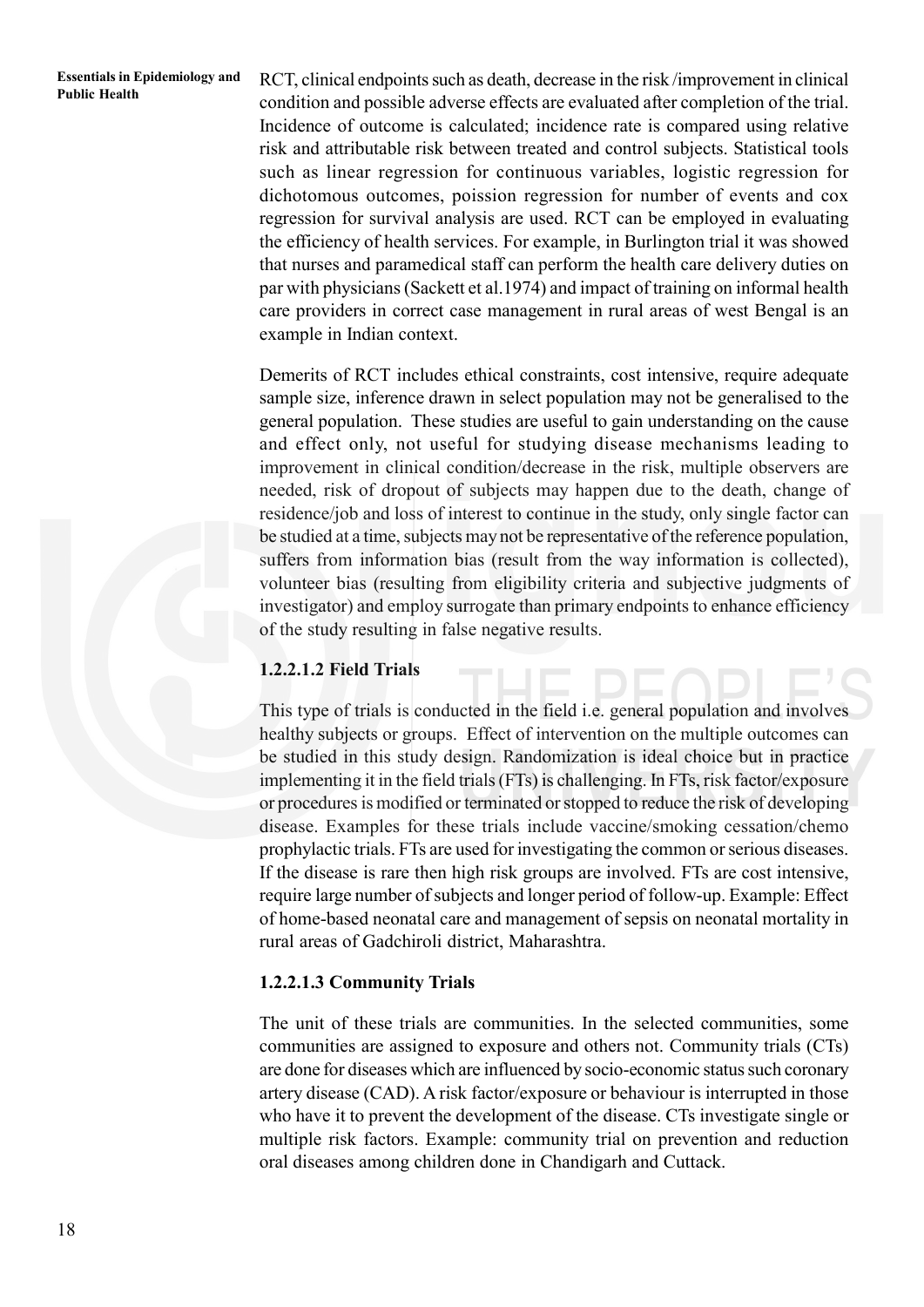#### **1.2.2.2 Non-randomized Studies (trials) Epidemiology**

Ethical, financial and administrative constraints, requirement of large manpower, larger sample size and applicability of some interventions to groups than individual limits the use of RCTs and necessitates the employing of non randomized studies (trials). Owing to sampling bias, the interventional and non-interventional groups are not comparable, and the validity of the results may be doubtful. Nonrandomized trials are of five types: (1) Uncontrolled trials, (2) Natural studies, (3) Interventional studies without control, (4) Pre and post interventional studies, (5) Cross over interventional studies.

#### **1.2.2.2.1 Uncontrolled Trials (UTs)**

These are useful to know the effect of intervention, dose of therapeutic agent and adverse reactions. UTs on using Pap smear test for diagnosis of cervical cancer showed reduction in mortality of cervical cancer. Example: Effect of tacrolimus ointment in Vitiligo conducted in Kolar, Karntaka.

#### **1.2.2.2.2 Natural Trials (NTs)**

When observations mimic the experiment those can be used to test the hypothesis of relation between exposure and outcome. Effect of acute stress conditions such earthquake showed higher rates of mortality from cardiac and external cause than other reasons in 1981in Athens, Greece (Trichopolous et al.1983, Park, 2013). Example: Epidemiology of injuries after earthquake in Kutch district, Gujarat.

#### **1.2.2.2.3 Interventional Studies without Control (ISWC)**

In ISWC, intervention is assigned to one human group and compared with noninterventional past group. This non-interventional past group is called historical control. Interventional group can also compare with natural population which has similar frequency and characteristics of the disease/outcome to be controlled/ prevented. Example: Study done in Hyderabad evaluating the effect of cyclosporine restriction on incidence of extended spectrum betalactamase gram negative infections in neonates compared with historical control.

#### **1.2.2.2.4 Pre and Post Interventional Studies (trials) (PPIS)**

A clinical variable of interest is chosen for this study and measured before and after the intervention in the same group. For example, measurement of blood pressure before and after administering of the antihypertensive drugs. As there is no control group, the change observed is assumed to be due to the intervention. The change in blood pressure may also be due to the reduced salt intake, involvement in physical activity or practising of meditation. Using the same study design, incidence can be compared before and after introducing of interventions in the same group under study. Example: Effect of awareness on the reduction of hypertension prevalence in Kumarokom village of Kottayam district, Kerala.

#### **1.2.2.2.5 Cross Over Interventional Studies (trials) (COIS)**

In this design same subjects receive intervention, undergo washout period to reach baseline level and then subjected to second intervention. This design reduces

19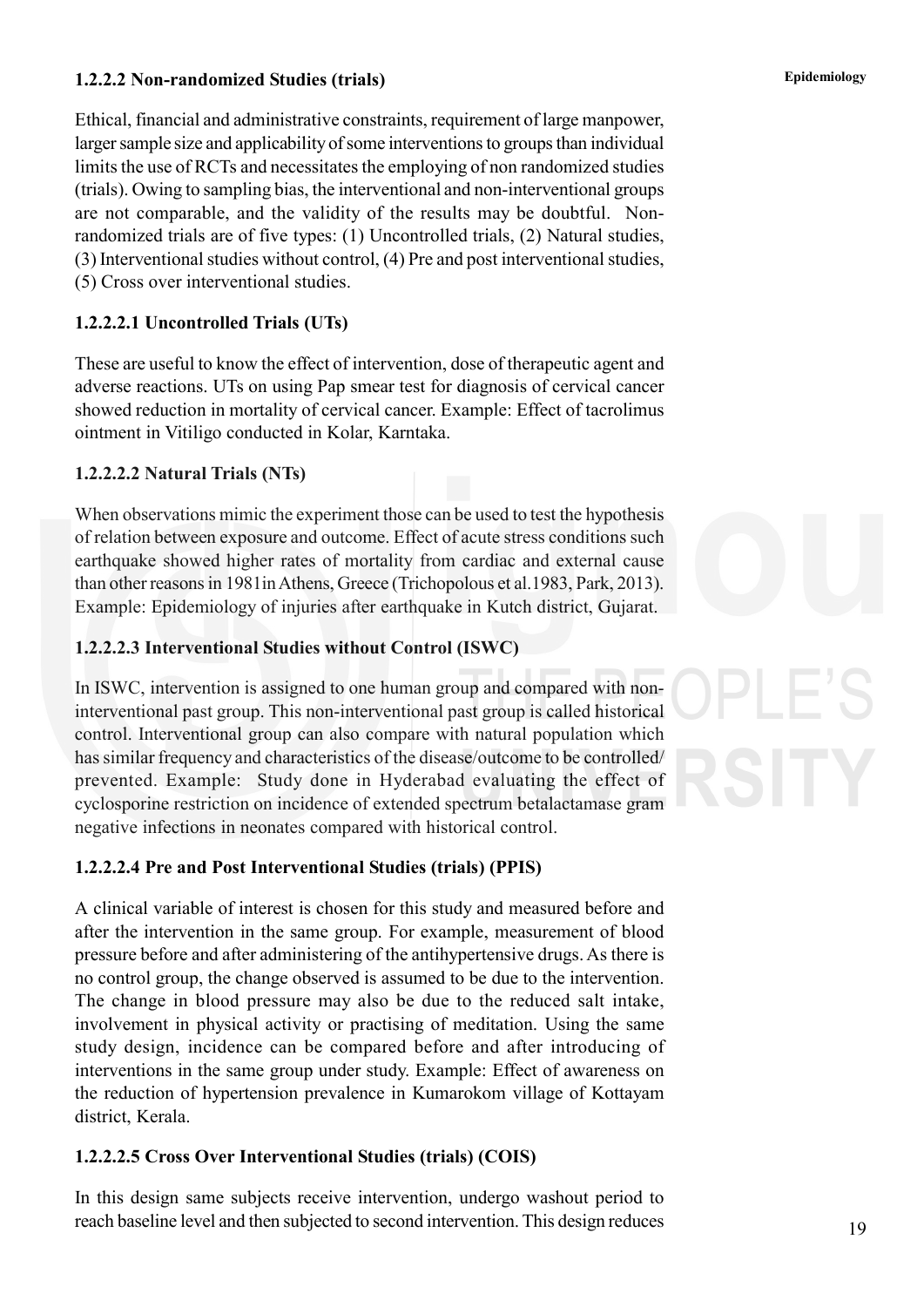**Essentials in Epidemiology and** inter individual variation and requires a smaller number of subjects. COIS is Public Health suitable for chronic disease patients where interventions only alleviate the suffering but not cure. Ex. Protective effect of walnut on cardiometabolism in obese.

# **Check Your Progress** 2) Describe the types of epidemiological studies. ................................................................................................................. ................................................................................................................. ................................................................................................................. ................................................................................................................. .................................................................................................................

### **1.3 RISK ESTIMATION**

The aim of risk estimation is to gain knowledge, to reduce health risks due to chemical exposure and to set standards for the control of exposures. Risk is estimated in four steps and they are: (1) Hazard identification, (2) Dose-response assessment, (3) Exposure assessment and (4) Risk characterisation. Hazard identification investigate what type of harm or risk happen due to the exposure, characterisation and measurement of exposure and validation of methods is done for this purpose. Dose-response deals with the relationship of exposure to the adverse events. The exposure levels are reported as low, medium and high categories and this facilitates the comparison of results between the studies and extrapolation of results. Identification of bias in risk estimation improves the validity of results. In exposure assessment step, both qualitative and quantitative investigation of agents, source of exposure, frequency and duration and determinants of exposures is done in exposed population. This information is used for controlling or prevention of exposure in the exposed population. Risk characterisation involves combined approach which uses both exposure assessment and dose response assessment data to predict the health risk to the population. Identification of bias and measurement errors can be useful for evaluating their impact on risk characterisation. Advantages of epidemiological than animal data in risk characterisation includes less error in exposure information; give importance to the context and exposure patterns in predicting the health effects; genetic variation and better representation of host factors and generalizable than animal data.

#### **Check Your Progress**

3) Describe the steps in risk estimation?

................................................................................................................. ................................................................................................................. ................................................................................................................. .................................................................................................................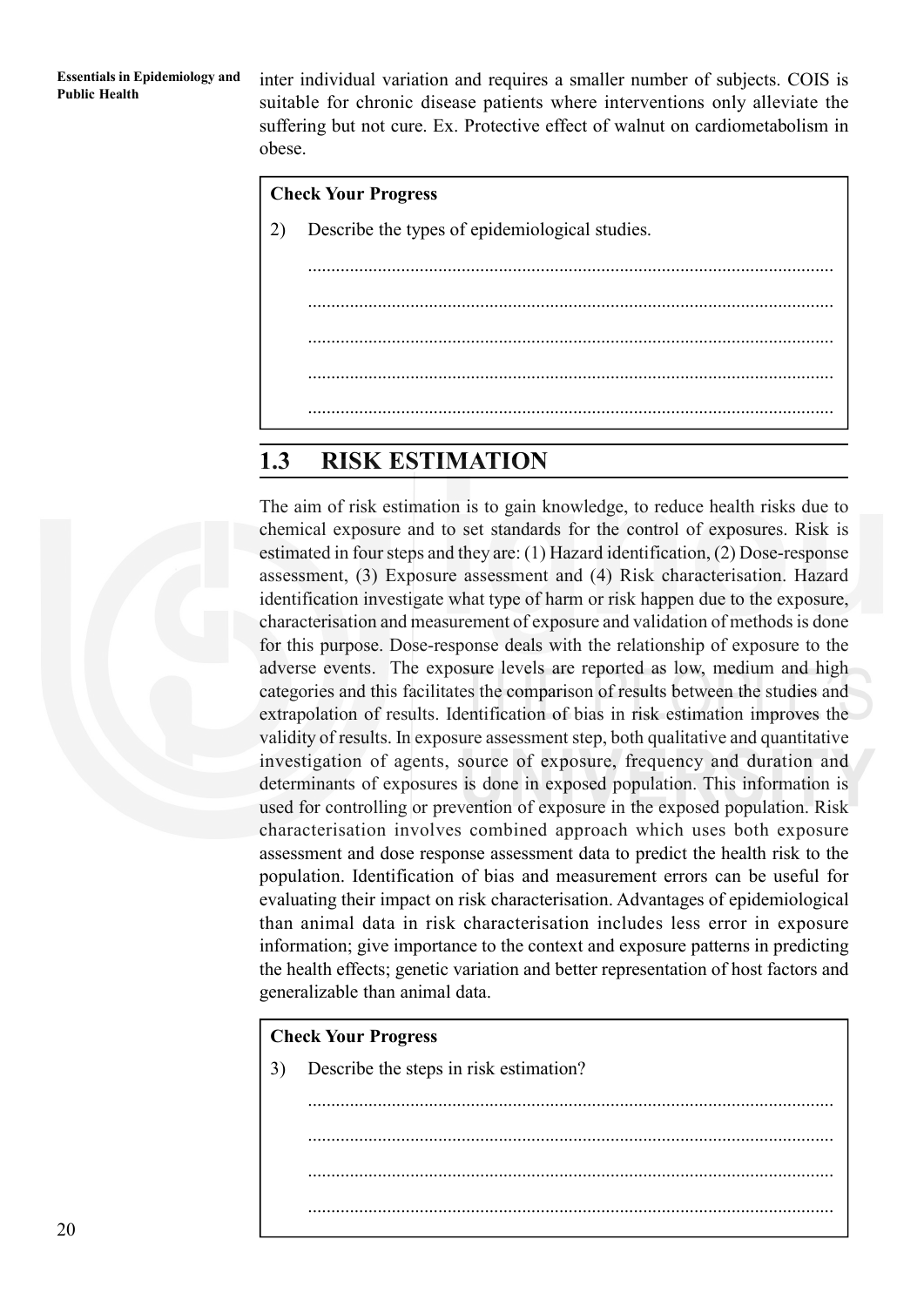# **Epidemiology 1.4 CASUAL INFERENCES**

Casual inference may be defined as a measurement of an effect than deciding whether effect is existing or not (Rothman et al.2005). Austin Broadford Hill in 1965 proposed nine-point criteria for deciding the observed epidemiological associations are casual or not. They are: (1) Strength: If the association between exposure and disease is stronger it is more likely to be causal, (2) Consistency: If the observed association between exposure and disease is consistent across populations and usage of different methods then it can be considered as casual, (3) Specificity: If the exposure causes single than multiple diseases it is assumed to be casual association, (4) Temporality: An association is deemed casual when the exposure precedes the occurrence of the disease, (5) Biological gradient: The dose-response relationship when observed between exposure and disease, the association can be termed as casual i.e. more the exposure to the agent the greater will be the severity of the disease, (6) Plausibility: The relationship between exposure and disease if conforms to the evidence of existing scientific literature on aetiology and mechanism of action it is considered as biologically plausible, (7) Coherence: Coherence indicates that exposure and disease association should agree with natural history and biology of the disease, (8) Experiment: Decreased risk of disease due to the modification or prevention of exposure suggests proof of casual association between exposure and disease, (9) Analogy: Analogy should be used to interpret causality for weaker association between exposure and disease. Hill criteria can aid health researchers for drawing casual association between exposure and disease. Integration of epidemiological data with data obtained from using omic tools such genomics, transcriptomics, metabolomics and proteomics may enhance the application of Hill criteria for better characterisation on the casual associations between exposure and disease.

**Box 1.1: Epidemiological Study Types**

#### I) **Observational Studies**

- A) *Descriptive study types*
	- i) Case report
	- ii) Case series
- B) *Analytical studies*
	- i) Ecological studies
	- ii) Cross-sectional studies
	- iii) Case-control studies
	- iv) Cohort studies
- II) **Experimental Studies**
	- A) *Randomized studies*
		- i) Randomized clinical trials
		- ii) Field trials
		- iii) Community trials
	- B) *Non-randomized studies*
		- i) Uncontrolled trials
		- ii) Natural studies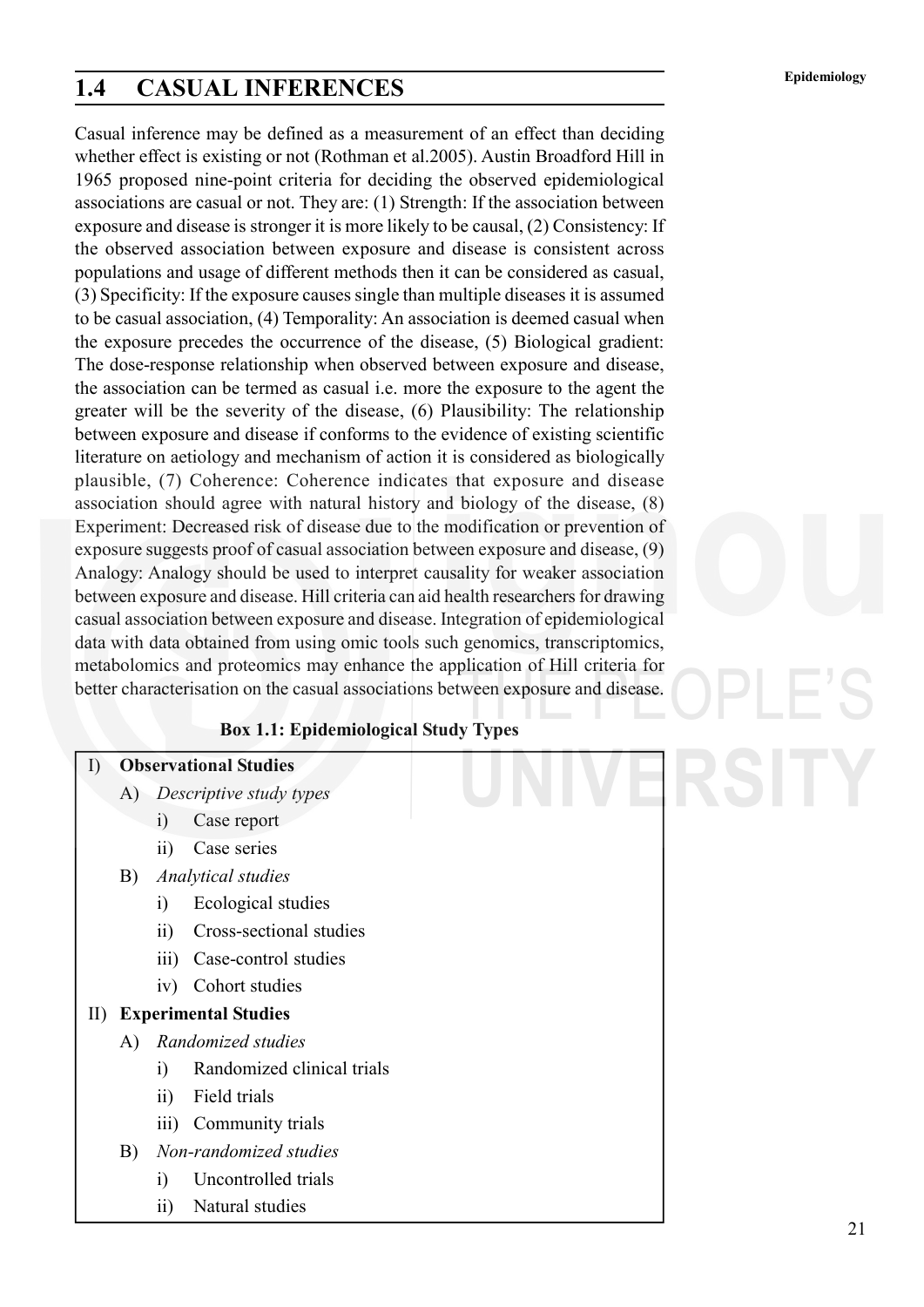- **Public Health iii**) Interventional studies without control
	- iv) Pre and post interventional studies
	- v) Cross over interventional studies

#### **1.5 SUMMARY**

Epidemiology is the study of the distribution and determinants of health-related states or events in specified populations, and the application of this study to the prevention and control of health problems. Information collected using epidemiological methods is used to improve public health.

Epidemiological study designs can be broadly divided into Observational and Experimental. In observational studies, frequency and distribution of diseases/ deaths are reported by time, place and personal characteristics. Observational studies are of two types and they are descriptive and analytical. In descriptive studies, only description about the disease (case reports/case series) is made whereas in analytical studies (ecological/case-control/cross-sectional/cohort), relationship of variables (causative factors) with diseases is described. The other two components, risk estimation and causal inference are also discussed in the unit.

#### **1.6 REFERENCES**

Aggarwal, R. & Ranganathan, P. (2009). Study designs: Part 4–Interventional studies. *Perspect Clin Res*, 10:137-139.

Beaglehole, R. & Bonita, R. (2004). *Public Health at the Crossroads: Achievements and Prospects*. Cambridge: Cambridge University Press.

Bonita R, Beaglehole R., & Kjellstrom T. (2006). *Basic Epidemiology,* 2nd edition, Geneva: World Health Organization.

Bhopal, RS. (2002). *Concepts of Epidemiology: An Integrated Introduction to the Ideas, Theories, Principles and Methods of Epidemiology*. Oxford: Oxford University Press.

Gouda, HN& Powles, JW. (2014). The science of epidemiology and the methods needed for public health assessments: a review of epidemiology textbooks. *BMC Public Health*. 14:139.

Last, JM Spasoff RA & Harris SS, eds. (2000). A dictionary of epidemiology.  $4<sup>th</sup>$ ed. New York, NY: Oxford University Press.

Morgenstern H. (1995). Ecologic studies in epidemiology: concepts, principles, and methods. *Annu. Rev. Public Health*, 16:61-81.

Park, K. (2013) Park's textbook of Preventive and Social Medicine. Jabalpur: Bhanot Publishers.

World Health Organization (WHO). (2005) *Preventing chronic diseases: a vital investment*. Geneva.